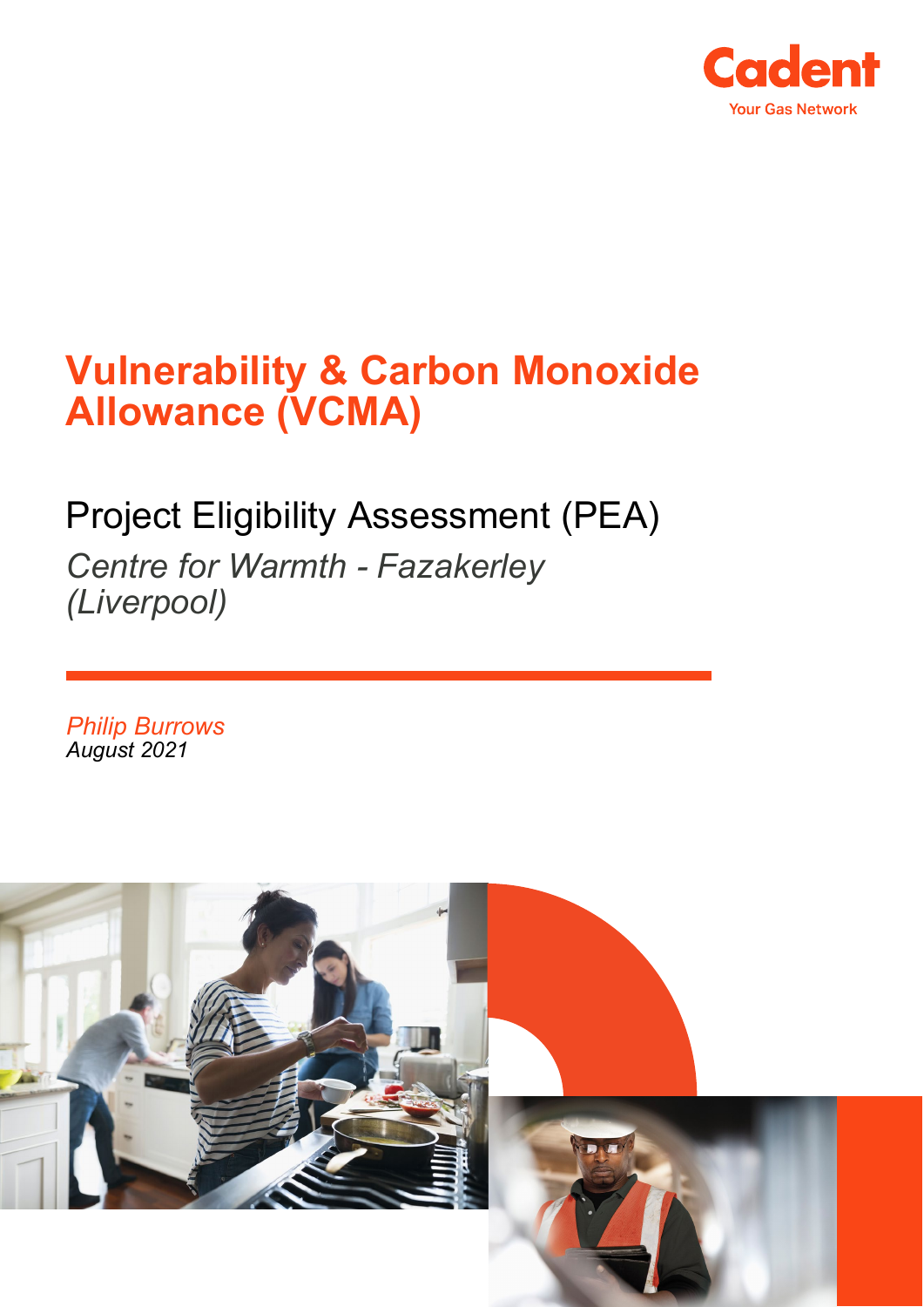

### **Gas Network Vulnerability & Carbon Monoxide Allowance (VCMA) Governance Document - Project Eligibility Criteria**

#### **Section 1 - Eligibility criteria for company specific projects (other than condemned essential gas appliance repair and replacement)** In order to qualify as a VCMA project, a project must: **VCMA Eligibility Criteria Criteria Satisfied (Yes/No) a)** Have a positive, or forecasted positive Social Return on Investment (SROI), including for the gas consumers funding the VCMA project; **Yes b)** Either: **i.** Provide support to consumers in vulnerable situations, and relate to energy safeguarding, or **ii.** Provide awareness on the dangers of CO, or<br>**iii.** Reduce the risk of harm caused by CO. Reduce the risk of harm caused by CO; **Yes, all 3 c)** Have defined outcomes and the associated actions to achieve these; **Yes d)** Go beyond activities that are funded through other price control mechanism(s) or required through licence obligations; and **Yes e)** Not be delivered through other external funding sources directly accessed by a GDN, including through other government (national, devolved or local) funding. **Yes Section 2 - Eligibility criteria for company specific essential gas appliance servicing, repair and replacement projects** In order to qualify as a VCMA project, unsafe pipework and essential gas appliance servicing, repair or replacement must meet the following criteria: **a)** A GDN has to isolate and condemn unsafe pipework or an essential gas appliance following a supply interruption or as part of its emergency service role; **N/A b)** The household cannot afford to service, repair or replace the unsafe pipework or essential gas appliance; and; **N/A c)** Sufficient funding is not available from other sources (including national, devolved or local government funding) to fund the unsafe pipework or essential gas appliance servicing, repair or replacement. **N/A**

**Section 3 - Eligibility criteria for collaborative VCMA projects**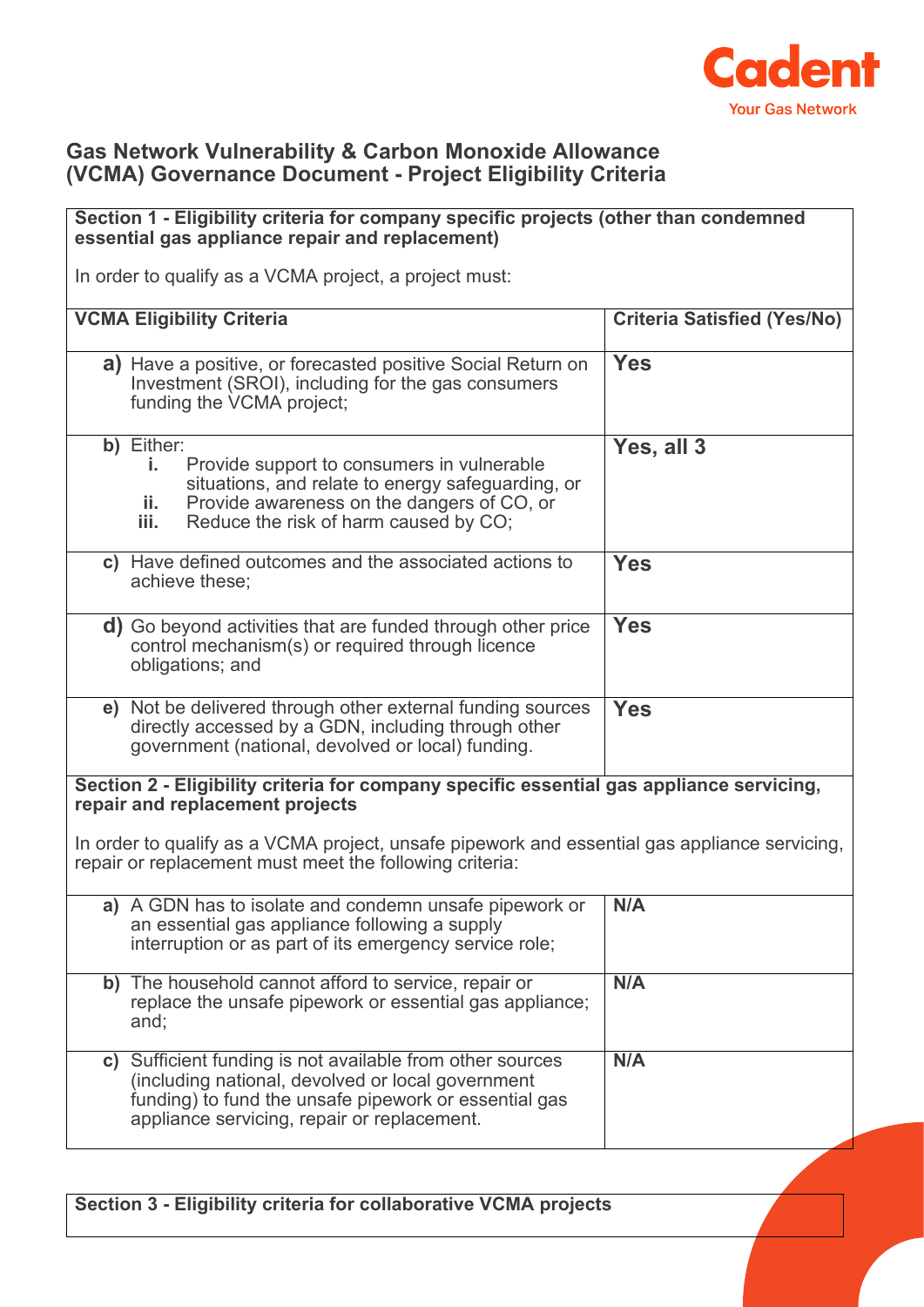

| In order to qualify as a collaborative VCMA project, a project must:                                                 |     |  |
|----------------------------------------------------------------------------------------------------------------------|-----|--|
| Meet the above company specific and boiler repair<br>a)<br>and replace (if applicable) project eligibility criteria; | N/A |  |
| b) Have the potential to benefit consumers on the<br>participating networks; and                                     | N/A |  |
| Involve two, or more, gas distribution companies.<br>C)                                                              | N/A |  |

# **Gas Network Vulnerability and Carbon Monoxide Allowance (VCMA) Governance Document - Project Registration Table 2**

| <b>Information Required</b>                                       | <b>Description</b>                                                                                                                                                                                                                                  |
|-------------------------------------------------------------------|-----------------------------------------------------------------------------------------------------------------------------------------------------------------------------------------------------------------------------------------------------|
| <b>Project Title</b>                                              | <b>Fazakerley Centre for Warmth (Liverpool)</b>                                                                                                                                                                                                     |
| <b>Funding GDN(s)</b>                                             | Cadent                                                                                                                                                                                                                                              |
| Role of GDN(s)<br><b>*For Collaborative VCMA Projects</b><br>only | N/A                                                                                                                                                                                                                                                 |
| <b>Date of PEA Submission</b>                                     | August 2021                                                                                                                                                                                                                                         |
| <b>VCMA Project Contact Name, email</b><br>and Number             | <b>Philip Burrows</b><br>Philip.m.burrows@cadentgas.com<br>07773545451                                                                                                                                                                              |
| <b>Total Cost (£k)</b>                                            | £28,000.00                                                                                                                                                                                                                                          |
| <b>Total VCMA Funding Required (£k)</b>                           | £28,000.00                                                                                                                                                                                                                                          |
| Problem(s)                                                        | This project aims to tackle several problems faced by<br>people living in the Fazakerley, Liverpool. This is one of<br>the most deprived areas in the North West of England.                                                                        |
|                                                                   | Out of the top 20 most deprived areas in the UK, 11 are<br>in the North West.                                                                                                                                                                       |
|                                                                   | The Indices of Multiple Deprivation is a measure of<br>deprivation, which the government defines separately to<br>poverty. As stated in the September 2019 Statistical<br>Release of the English Indices of Deprivation. These<br>measures include: |
|                                                                   | Income<br>$\bullet$<br>Employment<br>$\bullet$<br>Education<br>$\bullet$<br><b>Skills &amp; Training</b><br>Health & Disability<br>Crime<br><b>Barriers to Housing</b><br>Living environment<br>$\bullet$                                           |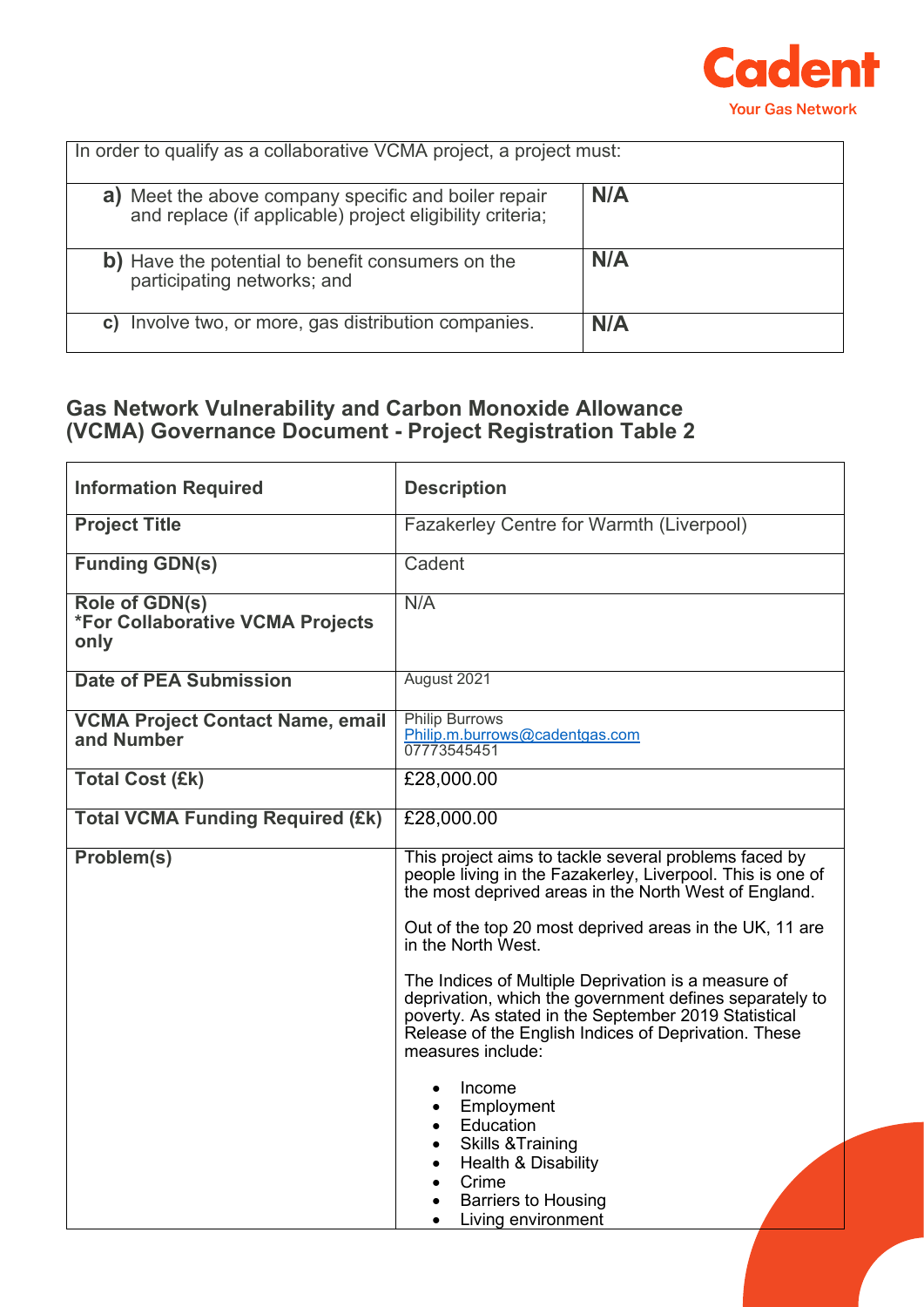

| Fazakerley has a community centre at the heart of its<br>community and the local people rely on its presence.<br>The centre and the staff working there are trusted and is<br>relied upon to support with everything from food to<br>financial advice.                                                                                                                                |
|---------------------------------------------------------------------------------------------------------------------------------------------------------------------------------------------------------------------------------------------------------------------------------------------------------------------------------------------------------------------------------------|
| There are various problems and issues within the<br>Fazakerley community, and these include;                                                                                                                                                                                                                                                                                          |
| Unemployment                                                                                                                                                                                                                                                                                                                                                                          |
| According to Labour market indicators working-age<br>people living in the most deprived areas are more than<br>twice as likely to be unemployed as on average: The<br>unemployment rate in the most deprived 10% of areas is<br>17%, compared with 8% across England as a whole<br>(and 4% in the least deprived areas)                                                               |
| Along with unemployment comes low income, fuel<br>poverty, mental health issues and debt.                                                                                                                                                                                                                                                                                             |
| <b>Fuel poverty</b>                                                                                                                                                                                                                                                                                                                                                                   |
| Since a high percentage of people in deprived areas are<br>unemployed and have a low income, they are more at<br>risk of being in fuel poverty as they do not have enough<br>income to heat their homes. They are more likely to turn<br>their heating off or down which in turn brings about cold,<br>damp living conditions which presents the risk of<br>associated diseases like: |
| <b>Respiratory disorders</b><br>Cardiovascular problems<br><b>Mental Health issues</b>                                                                                                                                                                                                                                                                                                |
| ONS statistics report that there were 50,100 excess<br>winter deaths in 2017-2018 and it is estimated that 10%<br>were directly attributed to Fuel Poverty.                                                                                                                                                                                                                           |
| Furthermore, reports suggest that many customers live<br>in energy inefficient homes that often score poorly in<br>terms of EPC rating. This coupled with the lack of local<br>employment opportunities and insufficient affordable<br>housing means fuel poverty can be a serious problem.                                                                                           |
| Debt                                                                                                                                                                                                                                                                                                                                                                                  |
| According to the CAB those in the lowest income group<br>are three times more likely to be in debt up to six<br>months' worth of their income and people who rent are<br>twice as likely as those who have a mortgage to owe<br>more than six months of their income.                                                                                                                 |
| When we factor in unemployment, low income, drug and<br>alcohol abuse and mental health the chances of people<br>being in debt are huge.                                                                                                                                                                                                                                              |
| These people often do not have access or are<br>embarrassed about seeking advice to get them out of<br>debt.                                                                                                                                                                                                                                                                          |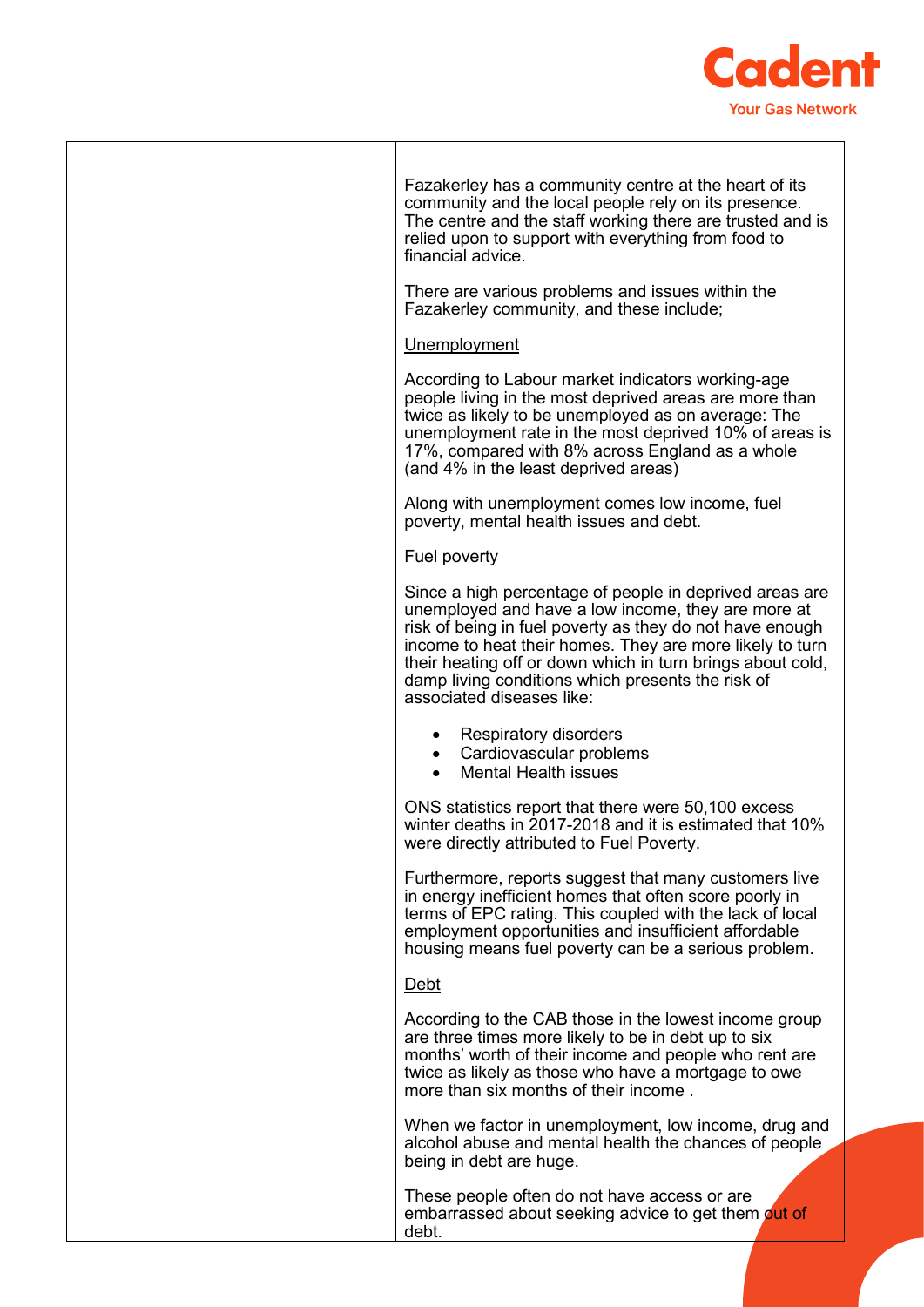

|                                                                   | <b>Lack of Awareness on the Dangers of Carbon Monoxide</b><br>Many customers who live in deprived areas have little or<br>no awareness of the dangers of CO. Appliances are<br>often left un-serviced due to financial constraints and CO<br>alarms are often viewed as a luxury item. Families that<br>are struggling to provide food for their family do not see<br>staying CO safe as a priority.                                                                                                                                                                 |
|-------------------------------------------------------------------|----------------------------------------------------------------------------------------------------------------------------------------------------------------------------------------------------------------------------------------------------------------------------------------------------------------------------------------------------------------------------------------------------------------------------------------------------------------------------------------------------------------------------------------------------------------------|
| <b>Scope and Objectives</b>                                       | <b>Project Scope</b>                                                                                                                                                                                                                                                                                                                                                                                                                                                                                                                                                 |
|                                                                   | The Centre for Warmth aims to redress the problems<br>listed in the problem section of this document. This is<br>done by facilitating and funding the centre to be able to<br>offer the following services:                                                                                                                                                                                                                                                                                                                                                          |
|                                                                   | Funding a fully trained advisor in debt<br>$\bullet$<br>management and money maximisation to help<br>support with unclaimed benefit, debt<br>management and switching.<br>Providing people with access to energy<br>efficiency, carbon monoxide and home gas safety<br>advice;<br>Providing people with skills to cook using a slow<br>cooker.                                                                                                                                                                                                                       |
|                                                                   | Project objectives                                                                                                                                                                                                                                                                                                                                                                                                                                                                                                                                                   |
|                                                                   | The Centres for Warmth contains a series of objectives<br>that will define its success;                                                                                                                                                                                                                                                                                                                                                                                                                                                                              |
|                                                                   | To support vulnerable customers who are living<br>$\bullet$<br>in and around the Fazakerley community centre<br>To residents with advice and support on their<br>$\bullet$<br>doorstep in an environment they trust.<br>To generate a positive social return on<br>investment (SROI) on funding provided by<br>Cadent through the Vulnerability & Carbon<br>Monoxide Allowance (VCMA)<br>To provide key messaging on gas safety, carbon<br>$\bullet$<br>monoxide awareness and in-home energy<br>efficiency advice to people in deprived areas in<br>the North West. |
| <b>Why the Project is Being Funded</b><br><b>Through the VCMA</b> | Cadent is proposing to fund this project via the VCMA<br>due to:                                                                                                                                                                                                                                                                                                                                                                                                                                                                                                     |
|                                                                   | The Community centre being the centre of peoples<br>$\bullet$<br>lives who live in deprived communities and it<br>facilitates Cadent to be able to get important<br>messages across regarding fuel poverty, debt<br>consolidation, gas safety and CO awareness.<br>Poor mental health, debt issues and monetary                                                                                                                                                                                                                                                      |
|                                                                   | problems can mean that people are reluctant to<br>accept health from outside of the local community.                                                                                                                                                                                                                                                                                                                                                                                                                                                                 |
|                                                                   |                                                                                                                                                                                                                                                                                                                                                                                                                                                                                                                                                                      |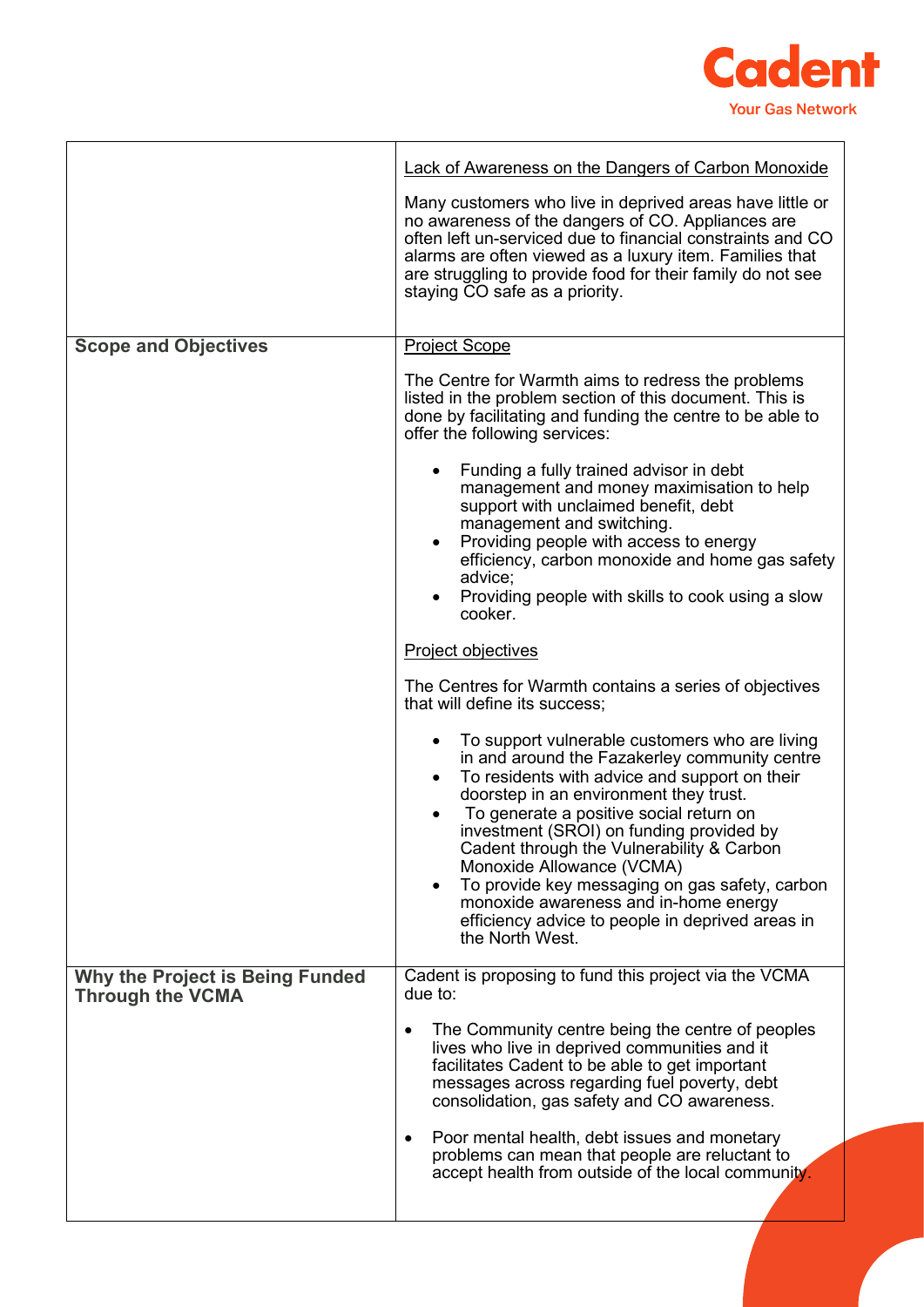

|                                                           | Cadent believe that by working with the partners at<br>these centres to deliver advice on fuel poverty, debt<br>consolidation, cooking on a budget and CO / gas<br>safety awareness is in line with Ofgem's guidance on<br>using the VCMA funding.                                                                                                                                                                                                                                                                                                                                                                                                                                                                                                                                                                                                                                                                                                                                                            |
|-----------------------------------------------------------|---------------------------------------------------------------------------------------------------------------------------------------------------------------------------------------------------------------------------------------------------------------------------------------------------------------------------------------------------------------------------------------------------------------------------------------------------------------------------------------------------------------------------------------------------------------------------------------------------------------------------------------------------------------------------------------------------------------------------------------------------------------------------------------------------------------------------------------------------------------------------------------------------------------------------------------------------------------------------------------------------------------|
| <b>Evidence of Stakeholder/Customer</b><br><b>Support</b> | Before starting this journey Network Plus carried out<br>Customer Impact assessments in the areas where Gas<br>Mains Replacement was to commence. It was at this<br>time that the centre was identified as a possible location<br>for a Centre for Warmth.<br>The centre was assessed on numerous occasions to<br>ensure that the provision was suitable for VCMA funding<br>and was able to reach communities that needed support<br>the most.<br>What the centre for local people<br>٠<br>What support could we off the local community?<br>$\bullet$<br>How many people use the centre?<br>$\bullet$<br>If it was a charity?<br>$\bullet$<br>Ensure that there wasn't already central funding<br>from local or national government funding.<br>Cadent also conducted extensive stakeholder and<br>customer engagement as part of its business plans<br>formation prior to RIIO2. The over arching theme was<br>that we need to do more for customers living in<br>vulnerable situations.                   |
| <b>Outcomes, Associated Actions and</b>                   | <b>Project Outcomes</b>                                                                                                                                                                                                                                                                                                                                                                                                                                                                                                                                                                                                                                                                                                                                                                                                                                                                                                                                                                                       |
| <b>Success Criteria</b>                                   | The Centre for Warmth Project aims to achieve the<br>following outcomes:<br>Advice on debt (an average of 150 families per<br>year)<br>Fuel poverty support and advice (an average of<br>$\bullet$<br>150 families per year)<br>Gas safety and CO safety and knowing the signs<br>and dangers (an average of 150 families per<br>year)<br>Issuing CO alarms to those that need them most<br>$\bullet$<br>(an average of 150 families per year)<br>Support with switching (an average of 150<br>families per year)<br>Energy Efficiency advice (an average of 150<br>families per year)<br>Cooking on a budget for a family (50 families per<br>year)<br>Running Safety Seymour and education sessions<br>throughout the school holidays (reach 80-120<br>children and their families)<br>It is expected that a positive social return will be received<br>for the project (see calculations below)<br>As well as reaching our target number of customers<br>Cadent and The Centre will review the qualitative |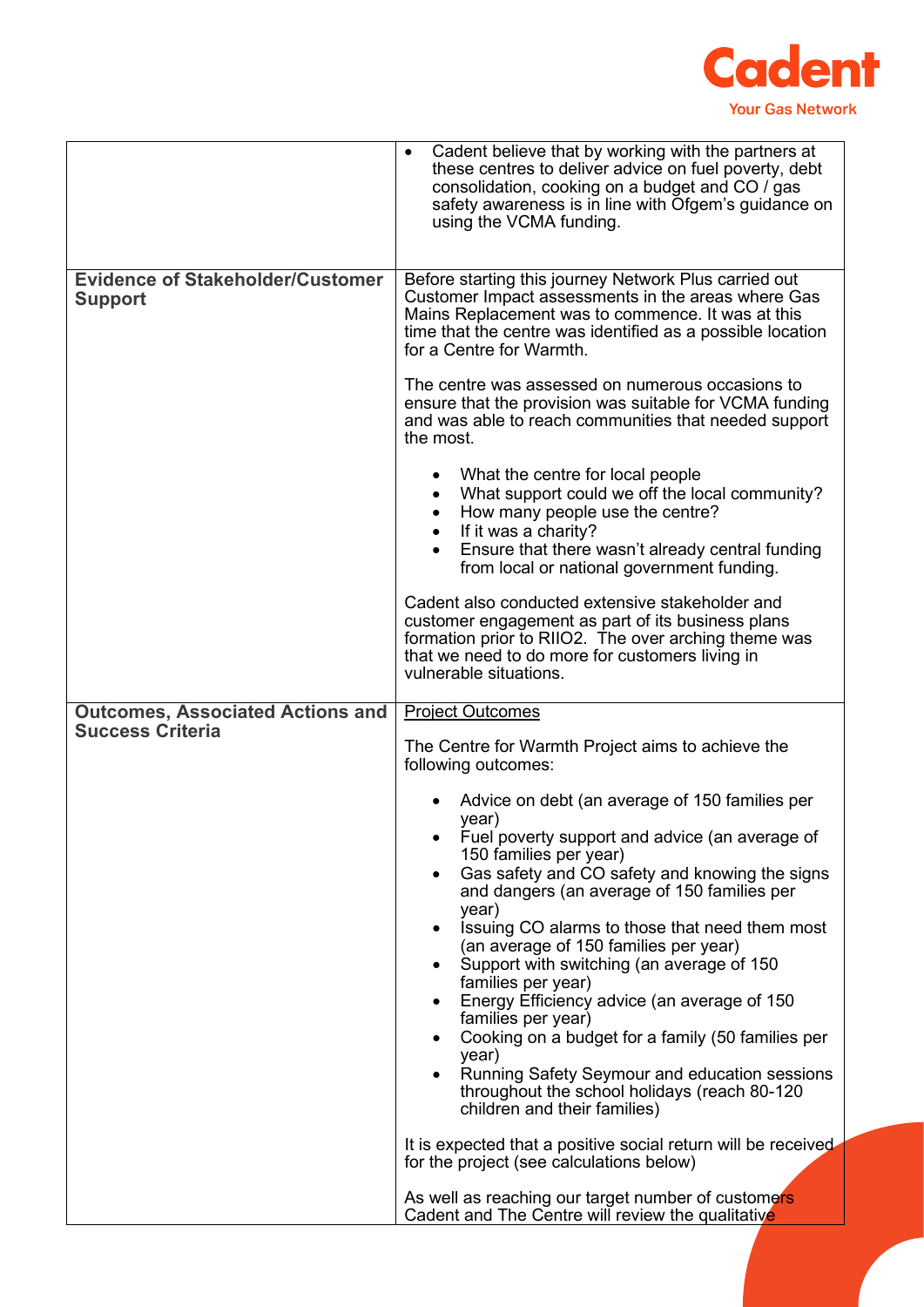

|                                                              | benefits/indicators of the project as part of the final<br>evaluation.                                                                                                                                                                                                      |  |
|--------------------------------------------------------------|-----------------------------------------------------------------------------------------------------------------------------------------------------------------------------------------------------------------------------------------------------------------------------|--|
| <b>Project Partners and Third Parties</b><br><b>Involved</b> | <b>Fazakerley Community Centre</b>                                                                                                                                                                                                                                          |  |
| <b>Potential for New Learning</b>                            | The Centre for Warmth project offers learning<br>opportunities for other VCMA projects that Cadent may<br>look to support. It will allow us to understand whether we<br>can have a positive impact on communities by our<br>presence that are most vulnerable and deprived. |  |
| <b>Scale of VCMA Project and SROI</b><br><b>Calculations</b> | The below 5-year gross present values are based on<br>averages calculated by Sia Partners in April 2021. The<br>averages are based on data from the DNO proxy bank,<br>publicly available statistics and actual values from<br>previously delivered Cadent projects.        |  |
|                                                              | Advice on debt (an average of 150 families per<br>$\bullet$<br>year) $150 * £842.72 = £126,408$                                                                                                                                                                             |  |
|                                                              | Fuel poverty support and advice (an average of<br>$\bullet$<br>150 families per year) combination of fuel debt<br>written off, Trust fund support for fuel, ECO<br>availability and measures= £842 +£822+£803=<br>£1727 * 150 = £259,050                                    |  |
|                                                              | Issuing CO alarms to those that need them most<br>(an average of 150 families per year)- 150 *<br>£10.90 = £1,635                                                                                                                                                           |  |
|                                                              | Support with switching (an average of 150<br>$\bullet$<br>families per year) $150 * £223.36 = £33,504$                                                                                                                                                                      |  |
|                                                              | Energy Efficiency advice (100-200 families per<br>year)                                                                                                                                                                                                                     |  |
|                                                              | Cooking on a budget for a family (50 families per<br>year)                                                                                                                                                                                                                  |  |
|                                                              | PSR sign up - (150 people) 150 * £143.89 =<br>£21,583                                                                                                                                                                                                                       |  |
|                                                              | Running Safety Seymour and education sessions<br>$\bullet$<br>throughout the school holidays (reach 80-120<br>children and their families)                                                                                                                                  |  |
|                                                              | 5-year social return on investment = £414,180<br>1-year social return on investment = $£60,436$                                                                                                                                                                             |  |
|                                                              |                                                                                                                                                                                                                                                                             |  |
|                                                              | Investment = $£28,000$                                                                                                                                                                                                                                                      |  |
|                                                              | Total 5-year gross present value = £442,180                                                                                                                                                                                                                                 |  |
|                                                              | Please note that these figures are calculated on the<br>average number of services and are from research<br>conducted by SIA partners and NEA.                                                                                                                              |  |
| <b>VCMA Project Start and End Date</b>                       | The project will commence August 2021 and run for 1<br>year                                                                                                                                                                                                                 |  |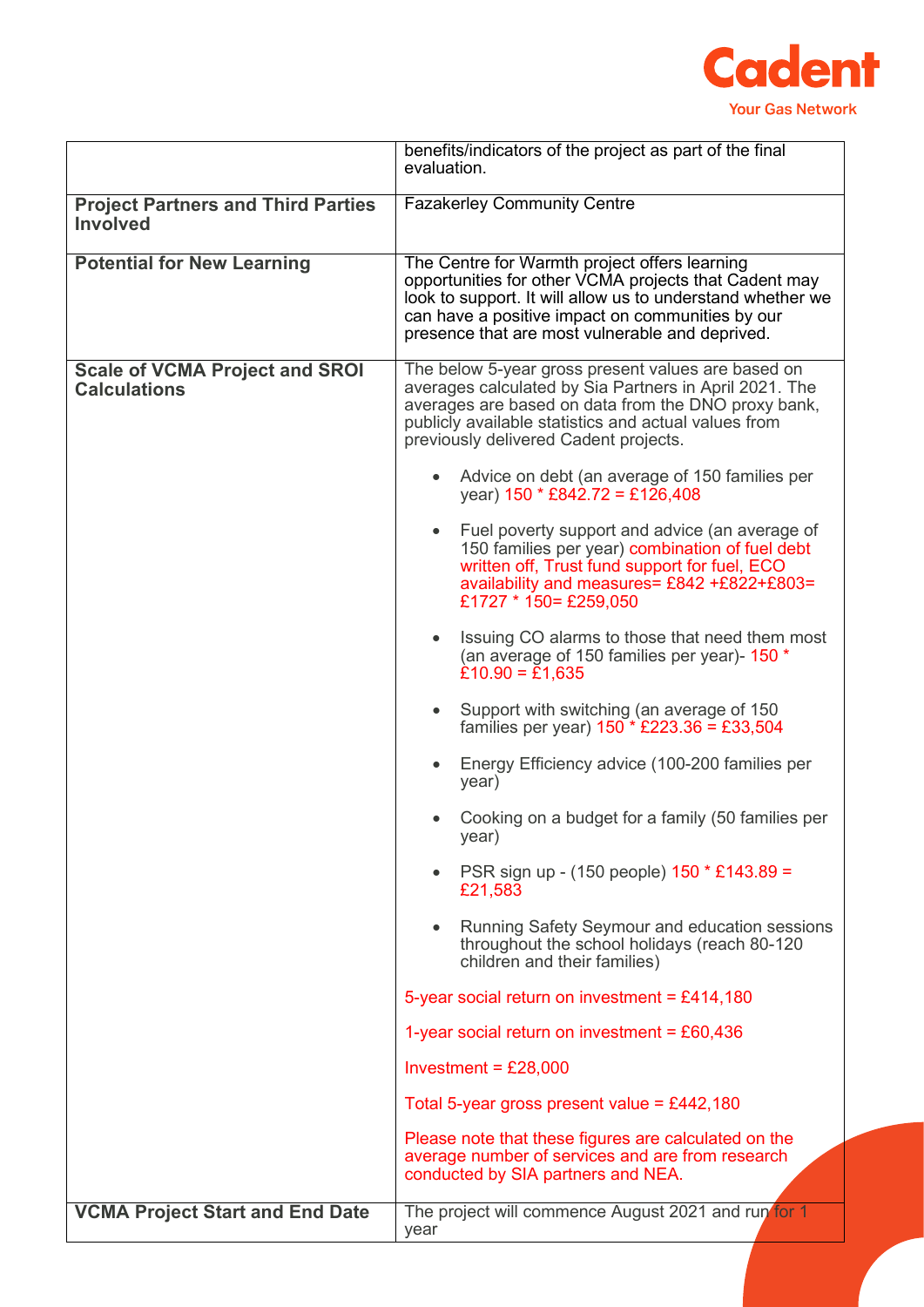

| <b>Geographical Area</b>                                                   | The Fazakerley Centre for Warmth is in Liverpool in<br>Cadents North West network. |
|----------------------------------------------------------------------------|------------------------------------------------------------------------------------|
| <b>Remaining Amount in the</b><br><b>Allowance at Time of Registration</b> | <b>TBC</b>                                                                         |

# **Gas Network Vulnerability and Carbon Monoxide Allowance (VCMA) Governance Document - PEA Control Table**

| In order to ensure that a VCMA project is registered in accordance with the Ofgem VCMA<br>governance document (incl. project eligibility assessment), the below table should be<br>completed as part of the project registration process. |                                          |  |
|-------------------------------------------------------------------------------------------------------------------------------------------------------------------------------------------------------------------------------------------|------------------------------------------|--|
| Stage 1: Sustainability and Social Purpose Team PEA Peer Review                                                                                                                                                                           |                                          |  |
| Date Immediate Team Peer Review<br>Completed: 15/03/2022                                                                                                                                                                                  | Review Completed By: Gemma Norton        |  |
| Stage 2: Sustainability and Social Purpose Team Management Review                                                                                                                                                                         |                                          |  |
| Date Management Review Completed:<br>10/03/2022                                                                                                                                                                                           | <b>Review Completed By: Phil Burrows</b> |  |
| Step 3: Director of Sustainability and Social Purpose Sign-Off: Mark Belmega                                                                                                                                                              |                                          |  |
| Director of Customer Strategy Sign-Off Date: 15/03/22                                                                                                                                                                                     |                                          |  |
| Step 4: Upload PEA Document to the Website & Notification Email Sent to Ofgem<br>(vcma@ofgem.gov.uk)                                                                                                                                      |                                          |  |